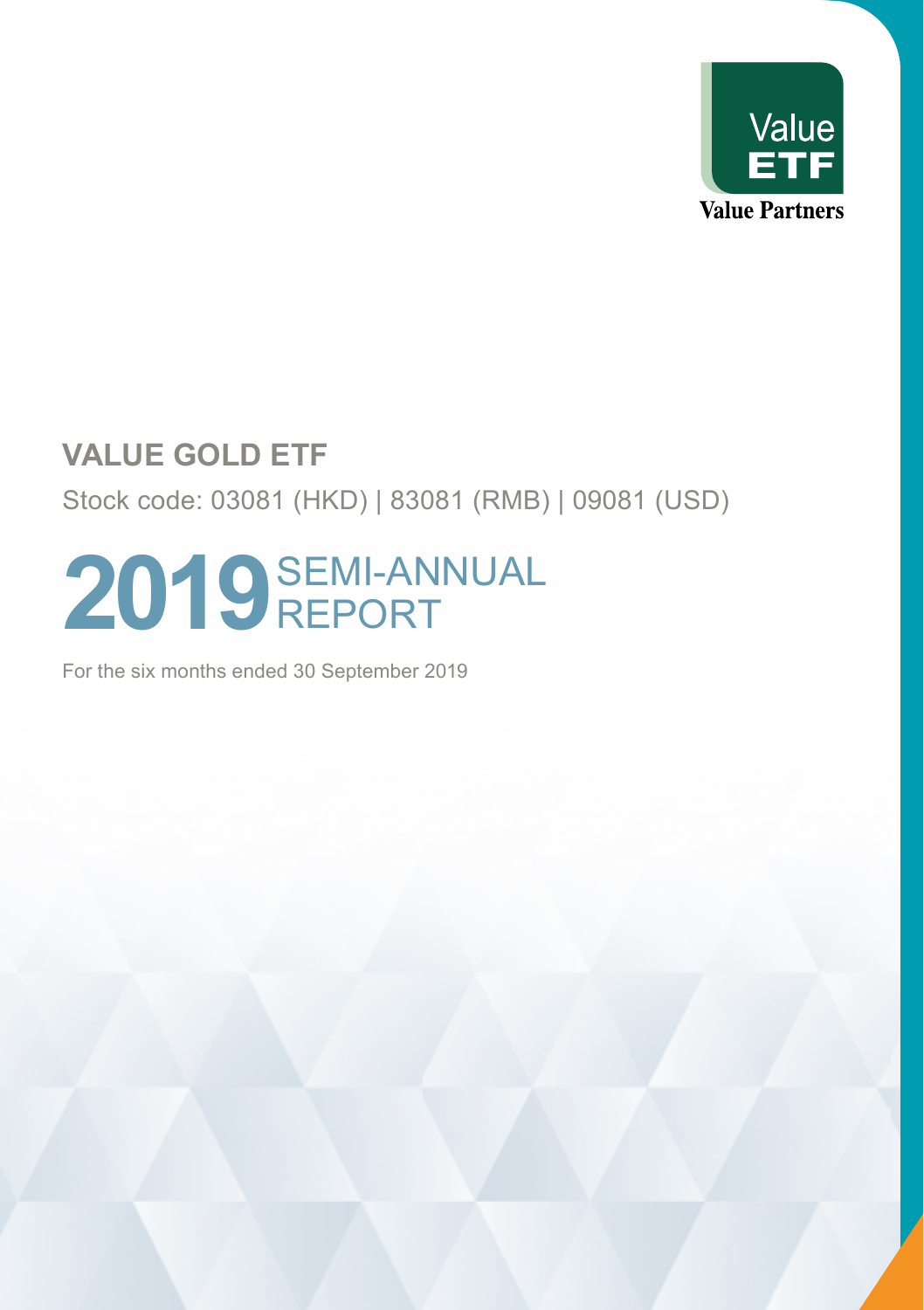**Sensible Asset Management Hong Kong Limited** 43rd Floor, The Center 99 Queen's Road Central, Hong Kong Tel: (852) 2880 9263 Fax: (852) 2564 8487 Email: operations@valueETF.com.hk Website: www.valueETF.com.hk

*In the event of inconsistency, the English text of this Semi-Annual Report shall prevail over the Chinese text. This report shall not constitute an offer to sell or a solicitation of an offer to buy units in any of the funds. Subscriptions are to be made only on the basis of the information contained in the prospectus, as supplemented by the latest semi-annual and annual reports.*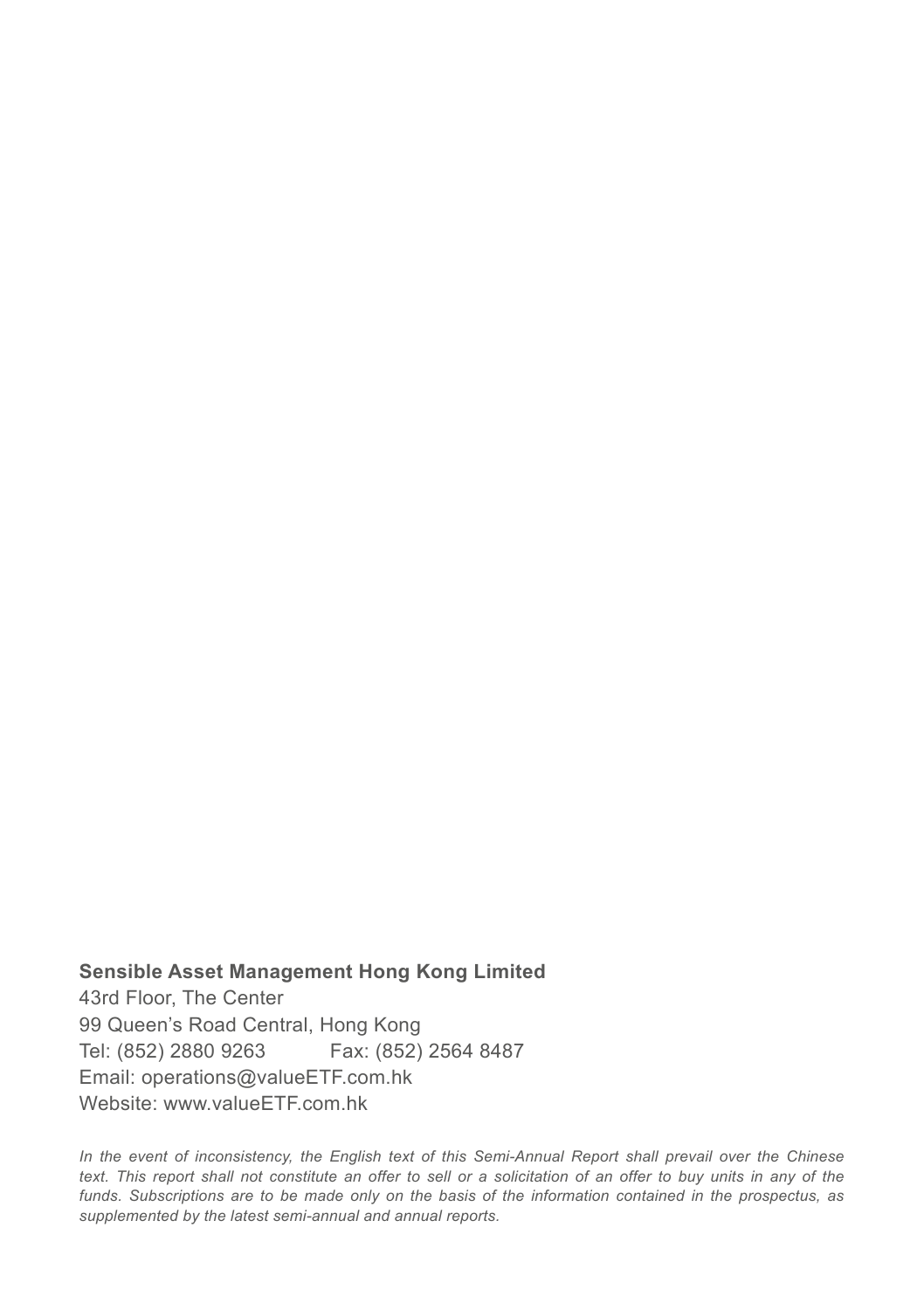## **CONTENTS**

|                                                          | Pages   |
|----------------------------------------------------------|---------|
| General information                                      | $2 - 3$ |
| Manager's report                                         | 4       |
| Statement of financial position (unaudited)              | 5       |
| Investment portfolio (unaudited)                         | 6       |
| Statement of movements in portfolio holdings (unaudited) | 7       |
| Performance record (unaudited)                           | 8       |
|                                                          |         |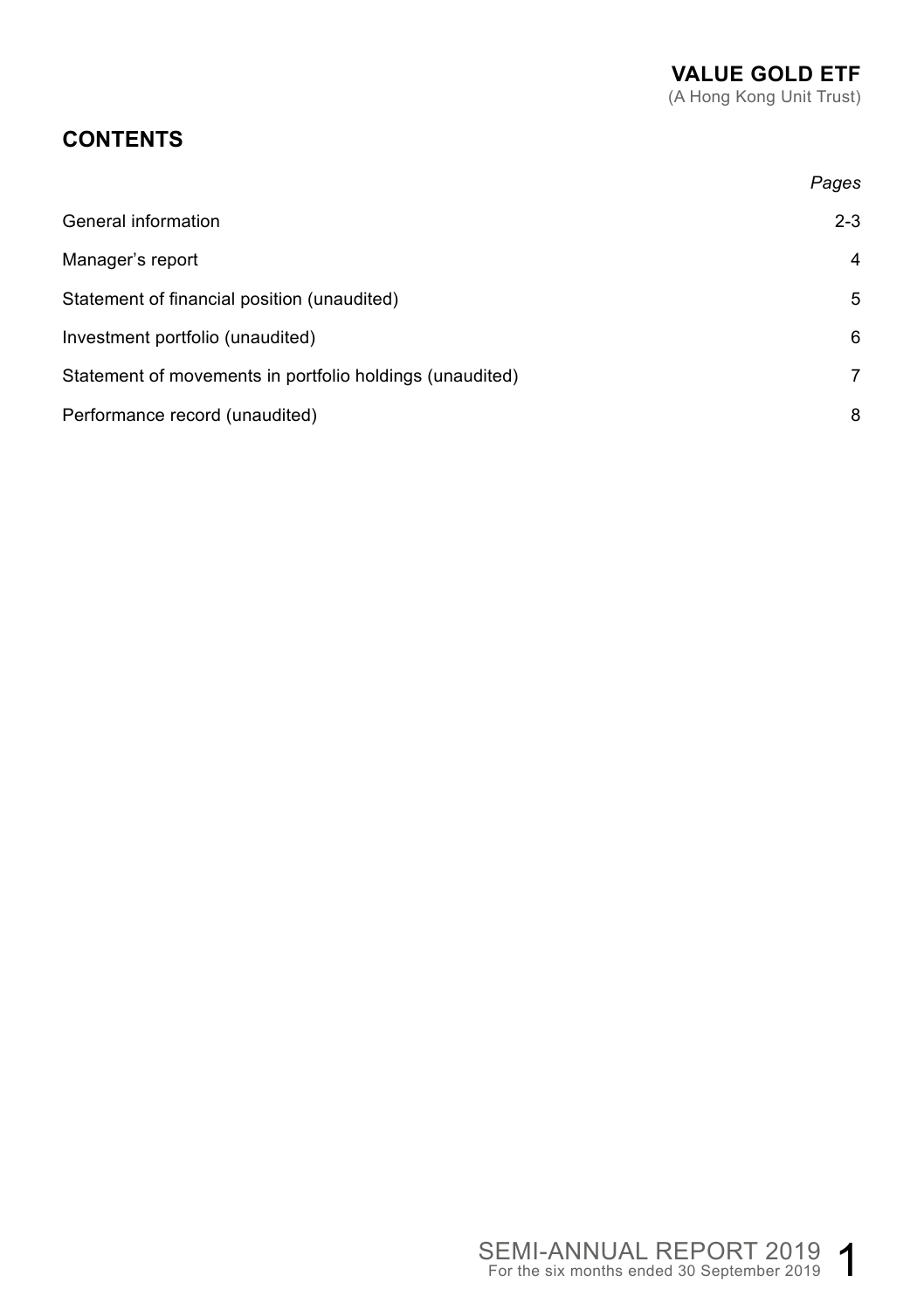(A Hong Kong Unit Trust)

## **GENERAL INFORMATION**

#### **Investment Manager**

Sensible Asset Management Hong Kong Limited 43rd Floor, The Center 99 Queen's Road Central Hong Kong

#### **Sub-investment Manager**

Value Partners Hong Kong Limited 43rd Floor, The Center 99 Queen's Road Central Hong Kong

#### **Directors of the Investment Manager**

Mr. So Chun Ki Louis Dr. Au King Lun Mr. Quah Kung Beng David Mr. Cheung Kin Yan

#### **Trustee and Registrar**

HSBC Institutional Trust Services (Asia) Limited 1 Queen's Road Central Hong Kong

#### **Custodian**

HKIA Precious Metals Depository Limited HKIA Tower 1 Sky Plaza Road Hong Kong International Airport Lantau Hong Kong

#### **Legal Advisor**

Simmons & Simmons 30/F, One Taikoo Place 979 King's Road Hong Kong

#### **Auditor**

Ernst & Young 22/F, CITIC Tower 1 Tim Mei Avenue Central Hong Kong

#### **Information available from:**

Sensible Asset Management Hong Kong Limited 43rd Floor, The Center 99 Queen's Road Central Hong Kong

| $(852)$ 2880 9263            |
|------------------------------|
| $(852)$ 2564 8487            |
| : operations@valueETF.com.hk |
| : www.valueETF.com.hk        |
|                              |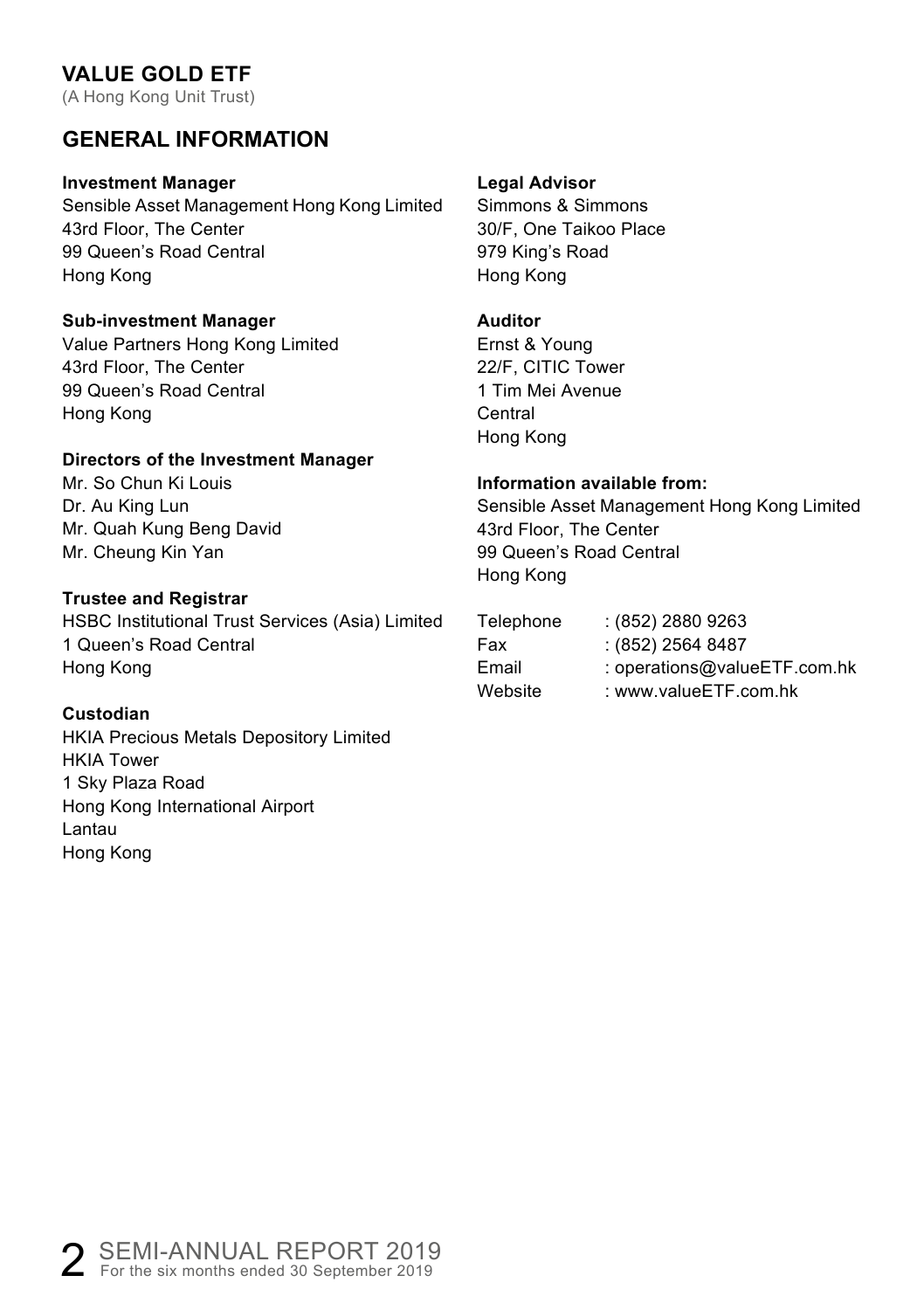## **GENERAL INFORMATION (Continued)**

**Key awards**

| <b>Corporate awards (ETF)</b> |           |                                                                                                                                             |  |
|-------------------------------|-----------|---------------------------------------------------------------------------------------------------------------------------------------------|--|
| 2018                          | ٠         | Benchmark Fund of the Year Awards 2018, Hong Kong<br><b>Commodity ETF House: Best-In-Class</b><br>- Benchmark                               |  |
| 2017                          | $\bullet$ | Benchmark Fund of the Year Awards 2017, Hong Kong<br>House Award (ETF) - Commodity ETF (Outstanding Achiever)<br>- Benchmark                |  |
| 2016                          |           | • ETF and Indexing Awards 2016<br>- Best ETF Launch<br>- Best Commodity ETF<br>- Best Smart Beta ETF<br>- Asia Asset Management & ETFI Asia |  |
| Value Gold ETF                |           |                                                                                                                                             |  |
| 2017                          |           | Best ETF - Commodities and Specialty Category (Outstanding Performer),<br>based on NAV tracking error<br>- Bloomberg Businessweek           |  |
| 2016                          | $\bullet$ | Fund of the Year Awards 2016<br>Top ETF (Commodities) - Precious Metals (Best-in-Class)<br>- Benchmark                                      |  |
|                               | ٠         | Best ETF – Commodities and Specialty Category (Best Performer),<br>based on NAV tracking error<br>- Bloomberg Businessweek                  |  |
|                               | ٠         | Best ETF – Commodities and Specialty Category (Outstanding Performer),<br>based on NAV total return<br>- Bloomberg Businessweek             |  |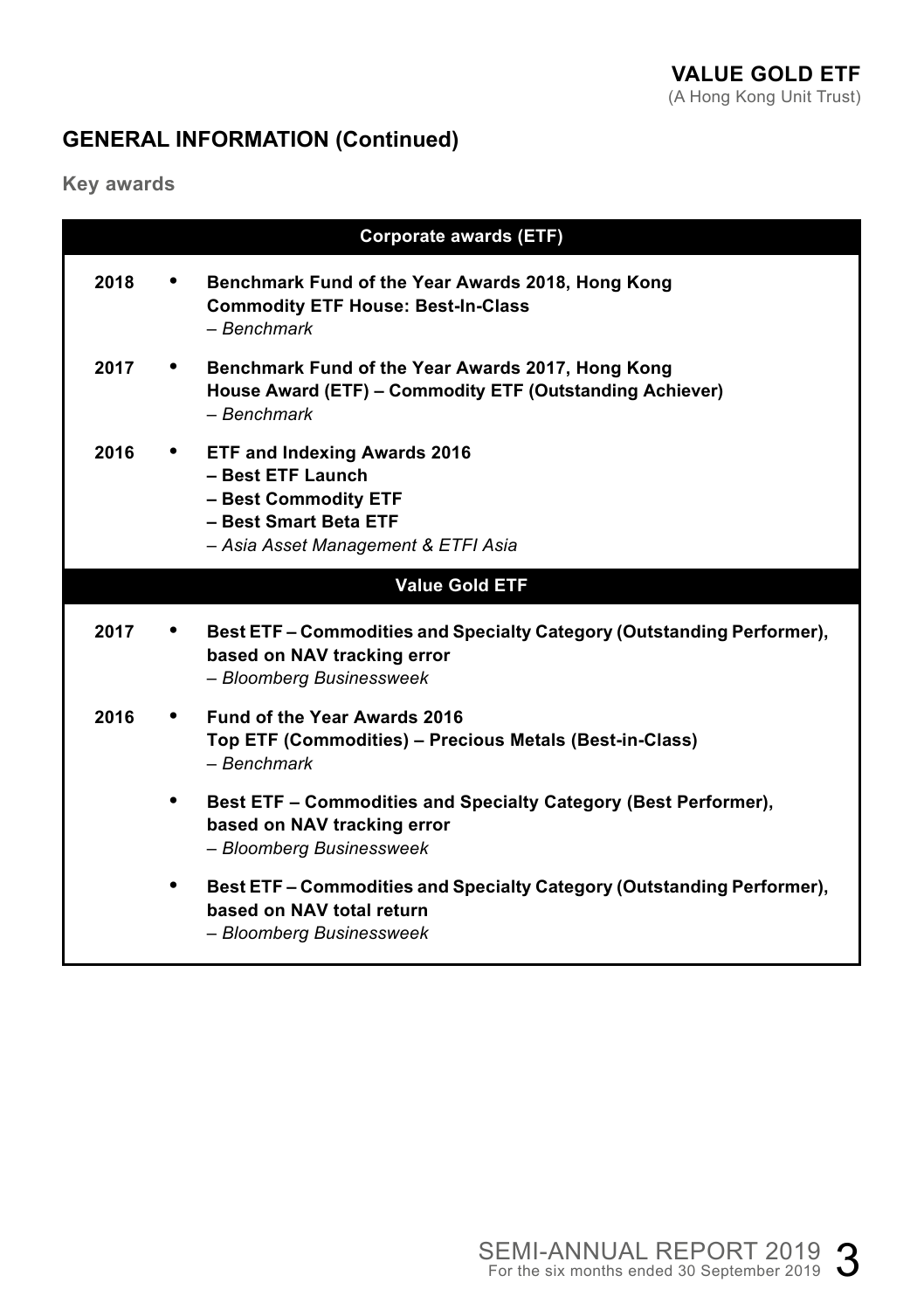(A Hong Kong Unit Trust)

## **MANAGER'S REPORT**

Value Gold ETF ("the Fund") is a fund constituted in the form of a unit trust established under Hong Kong law. The Fund is a "physical" ETF, meaning it will hold actual gold. Units in the Fund are listed on The Stock Exchange of Hong Kong Limited (SEHK). The Fund seeks to provide investment results, before fees and expenses, that closely correspond to the performance of the London Bullion Markets Association ("LBMA") Gold Price ("the index").

As at 30 September 2019, the Net Asset Value ("NAV") per unit of the Fund was HKD36.0687, and 30,000,000 units were outstanding. The total size of the Fund was approximately HKD1,082 million.

A summary of the performance of the Index and the Fund is given below.

|                        | From 1 April 2019 to<br>30 September<br>2019 | <b>2019 YTD</b><br>(as at<br>30 September) | <b>Since</b><br>inception |
|------------------------|----------------------------------------------|--------------------------------------------|---------------------------|
| <b>LBMA Gold Price</b> | $+15.1%$                                     | $+16.2%$                                   | $+13.3%$                  |
| Value Gold ETF         | $+14.8%$                                     | $+15.9%$                                   | $+9.0\%$                  |

The difference in performance between the LBMA Gold Price and the Value Gold ETF is mainly attributed to fees and expenses. The historical tracking error for the NAV of the Fund against the LBMA Gold Price was at 3 basis points on an annualized basis since its inception on 29 October 2010.

#### **Sensible Asset Management Hong Kong Limited** 20 November 2019

*All performance figures are sourced from HSBC Institutional Trust Services (Asia) Limited and Bloomberg, in HKD, NAV to NAV with dividends reinvested, as at 30 September 2019. Performance data is net of all fees.*

*Investors should note that investment involve risk. The price of units may go down as well as up and past performance is not indicative of future results.* 

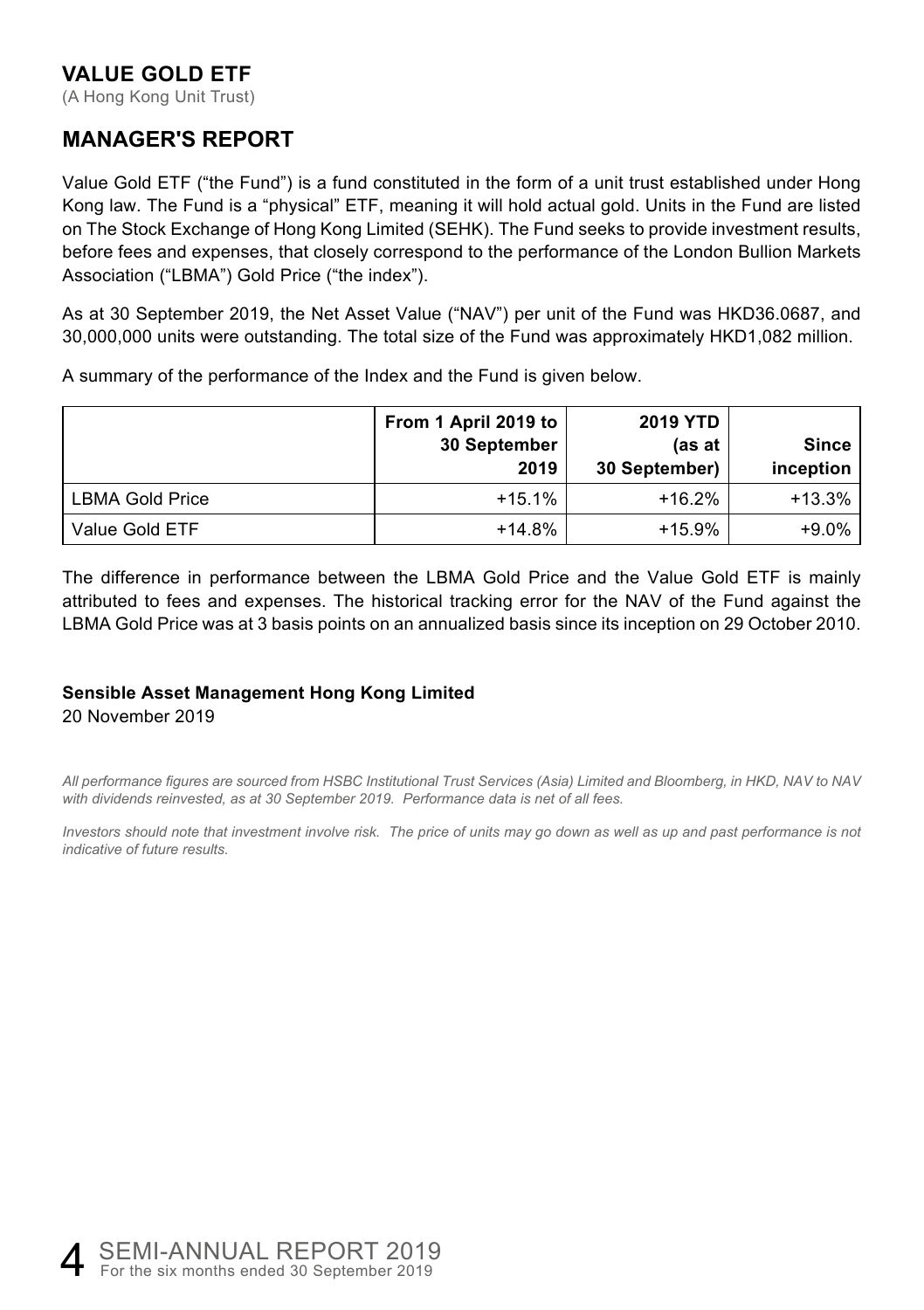(A Hong Kong Unit Trust)

## **STATEMENT OF FINANCIAL POSITION (UNAUDITED)**

*AS AT 30 SEPTEMBER 2019*

|                                              | 30.9.2019     | 31.3.2019   |
|----------------------------------------------|---------------|-------------|
|                                              | HK\$          | <b>HKS</b>  |
| <b>ASSETS</b>                                |               |             |
| Commodity                                    | 1,082,151,790 | 763,083,737 |
| Due from the Manager                         | 27,300        | 3,900       |
| Cash and cash equivalents                    | 894,689       | 1,130,112   |
| Prepayments and other receivables            | 11,842        | 12,145      |
| <b>TOTAL ASSETS</b>                          | 1,083,085,621 | 764,229,894 |
| <b>LIABILITIES</b>                           |               |             |
| Audit fees payable                           | 143,771       | 313,672     |
| Management fees payable                      | 314,596       | 257,470     |
| Trustee and registrar fees payable           | 92,051        | 63,194      |
| Custodian fees payable                       | 33,019        | 75,179      |
| Other payables                               | 441,062       | 332,703     |
| <b>TOTAL LIABILITIES</b>                     | 1,024,499     | 1,042,218   |
| <b>TOTAL EQUITY</b>                          | 1,082,061,122 | 763,187,676 |
| Net asset value per unit based on 30,000,000 |               |             |
| (31.3.2019: 24,300,000) units outstanding    | 36.0687       | 31.4069     |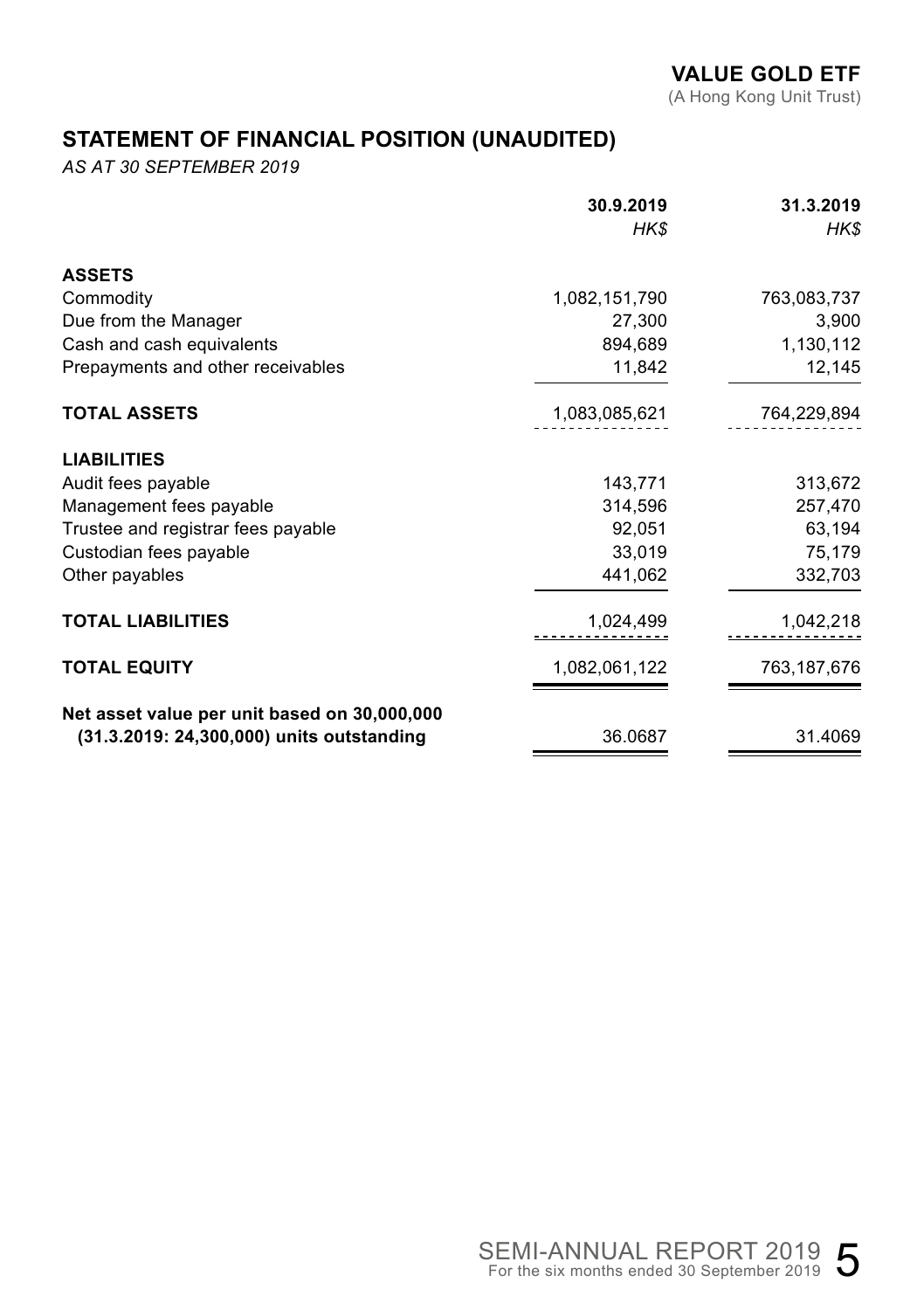(A Hong Kong Unit Trust)

## **INVESTMENT PORTFOLIO (UNAUDITED)**

*AS AT 30 SEPTEMBER 2019*

|                                                               |                                   |                       | % of           |
|---------------------------------------------------------------|-----------------------------------|-----------------------|----------------|
|                                                               | <b>Holdings</b><br>Fine weight of | Fair value            | net assets     |
| <b>COMMODITY</b>                                              | grams                             | HK\$                  |                |
| Gold bullion                                                  | 2,885,711                         | 1,082,151,790         | 100.01         |
| <b>Total commodity</b>                                        |                                   | 1,082,151,790         | 100.01         |
| Cash and cash equivalents<br>Other net liabilities            |                                   | 894,689<br>(985, 357) | 0.08<br>(0.09) |
| <b>Total net assets</b>                                       |                                   | 1,082,061,122         | 100.00         |
| Total investments, at cost<br>(inclusive of transaction cost) |                                   | 1,018,979,618         |                |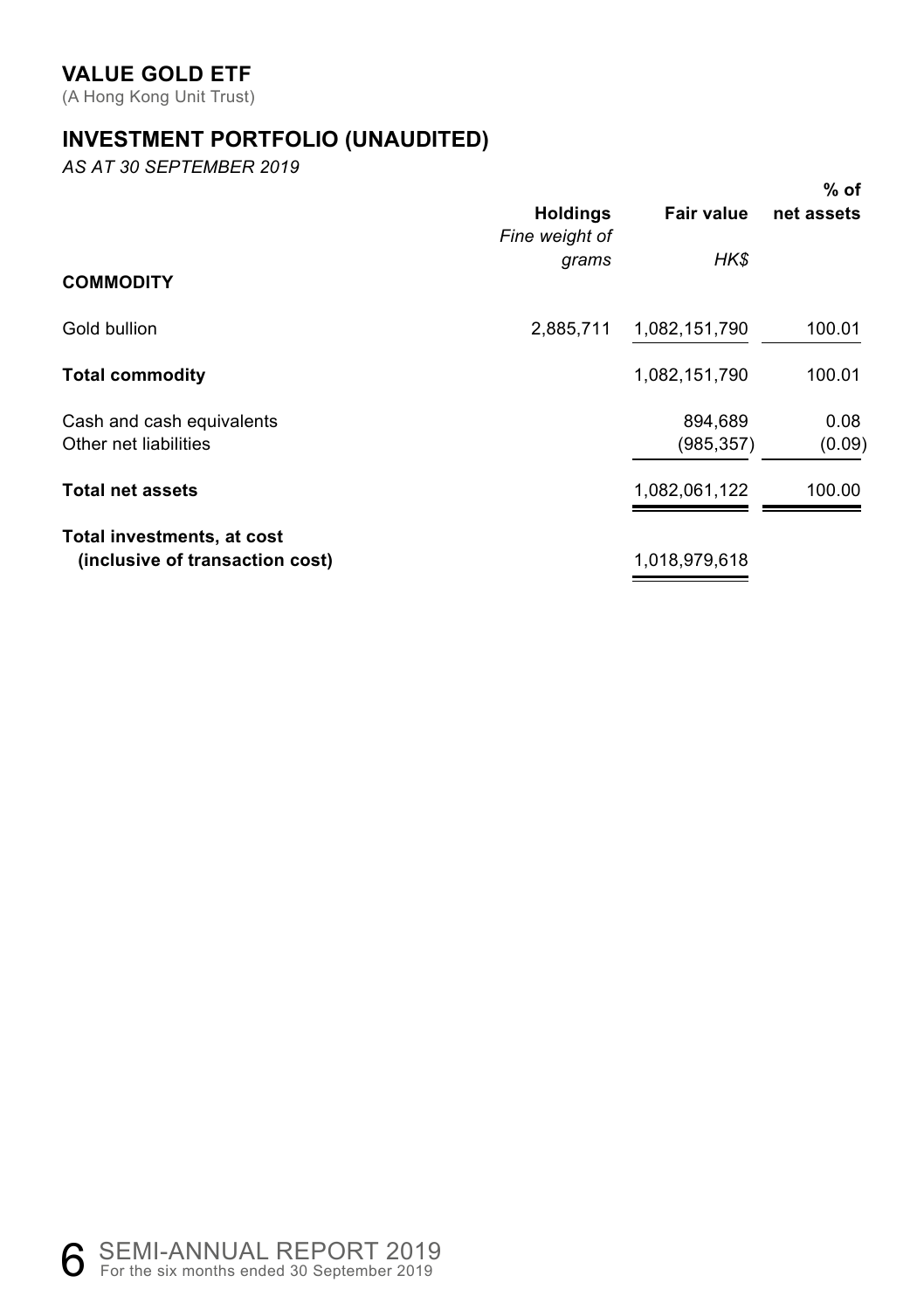## **STATEMENT OF MOVEMENTS IN PORTFOLIO HOLDINGS (UNAUDITED)**

*FOR THE SIX MONTHS ENDED 30 SEPTEMBER 2019*

|                                                    | % of net assets |                |
|----------------------------------------------------|-----------------|----------------|
|                                                    | 30.9.2019       | 31.3.2019      |
| <b>COMMODITY</b>                                   |                 |                |
| Gold bullion                                       | 100.01          | 99.99          |
| <b>Total commodity</b>                             | 100.01          | 99.99          |
| Cash and cash equivalents<br>Other net liabilities | 0.08<br>(0.09)  | 0.14<br>(0.13) |
| <b>Total net assets</b>                            | 100.00          | 100.00         |